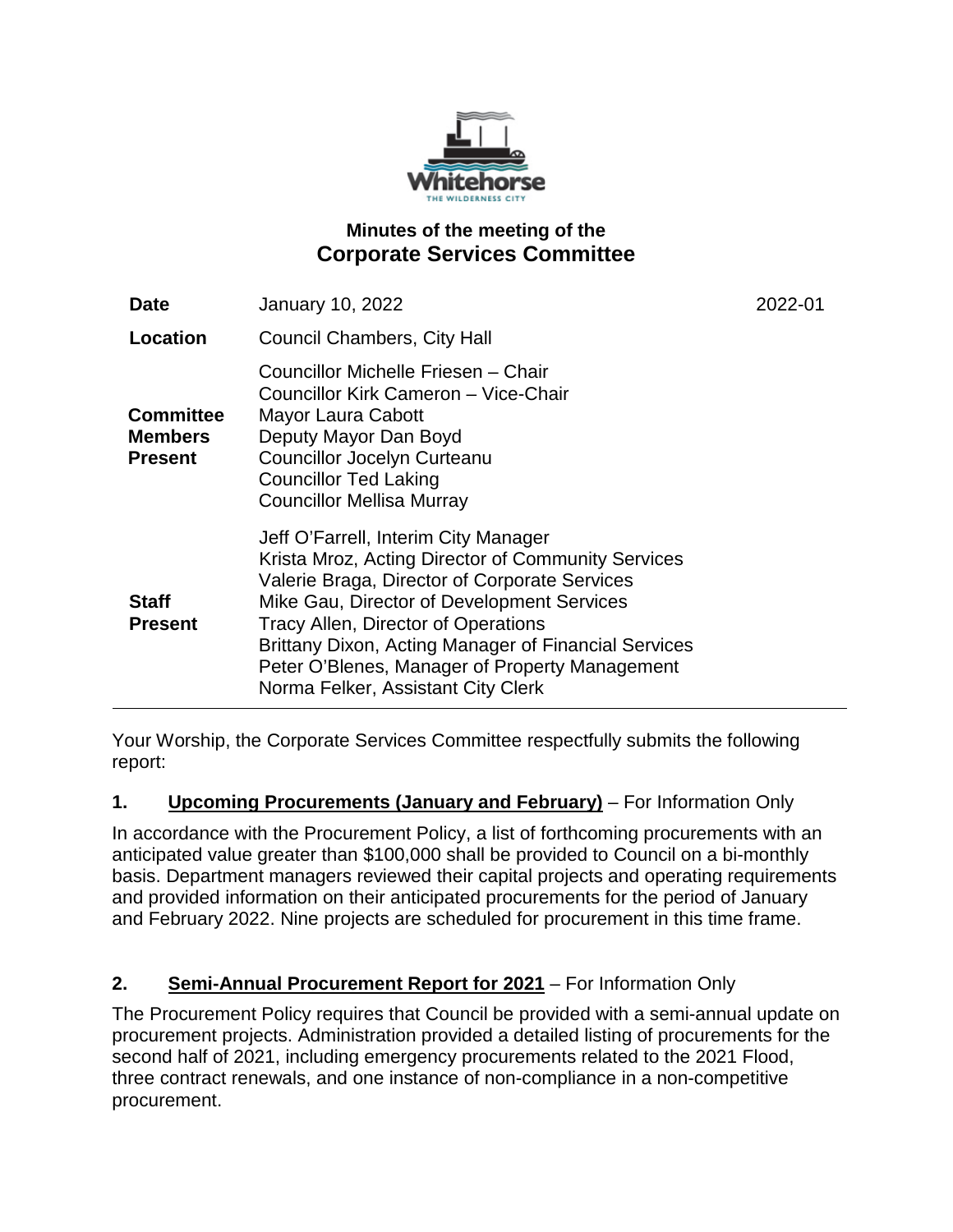#### **3. Commencement Report – Supply of Fuels**

Council authorization is required prior to the commencement of procurements with an estimated value of \$500,000 or more. The 2022 to 2024 Operating and Maintenance budget includes funds for the purchase and delivery of gasoline, diesel and heating oil. Some of the fuel will be used for heating buildings, but the bulk of the purchase is fuels for heavy equipment, buses and the City's fleet of vehicles. The current fuel supply contract expires on July 1, 2022, and Administration is seeking a five-year contract.

The pricing structure for the supply of fuels is based on the bidder's rack rate. It is anticipated that the per-litre price will fluctuate up and down as supply and demand affects the commodity. This procurement includes the installation and operational maintenance of an appropriate card lock fueling station for the Whitehorse Operations Building as well as and removal of the tanks once the contract is completed,

## **The recommendation of the Corporate Services Committee is**

THAT Administration is hereby authorized to commence the procurement for the supply and delivery of gasoline, diesel and heating oil.

## **4. Commencement Report – Supply of Propane**

Administration is seeking a five-year contract for the supply and delivery of propane to a number of City buildings. As with other fuels, the pricing structure for propane is based on the bidder's rack rate, and it is anticipated that the per-litre price will fluctuate up and down as supply and demand affects the commodity. Also included in this procurement is the cost to provide the appropriate tank to each facility, including the installation, operational maintenance, and removal of the tank once the contract is completed.

## **The recommendation of the Corporate Services Committee is**

THAT Administration is hereby authorized to commence the procurement for the supply and delivery of propane.

## **5. Commencement Report – Parks Building Renovations**

In 2021 a consultant was hired to complete detailed plans for the renovation of the former Transit Building at 139 Tlingit Street. This building is to become the new home for Parks and Community Development, allowing the existing Parks building to be repurposed or sold. The design development is now complete and the project is ready for construction tender. The project is included in the current capital budget and will be brought forward for re-budget authorization in March. Federal and Territorial funding has been secured for the majority of the project costs.

## **The recommendation of the Corporate Services Committee is**

THAT Administration is hereby authorized to commence the procurement for the construction of the Parks Building Renovations.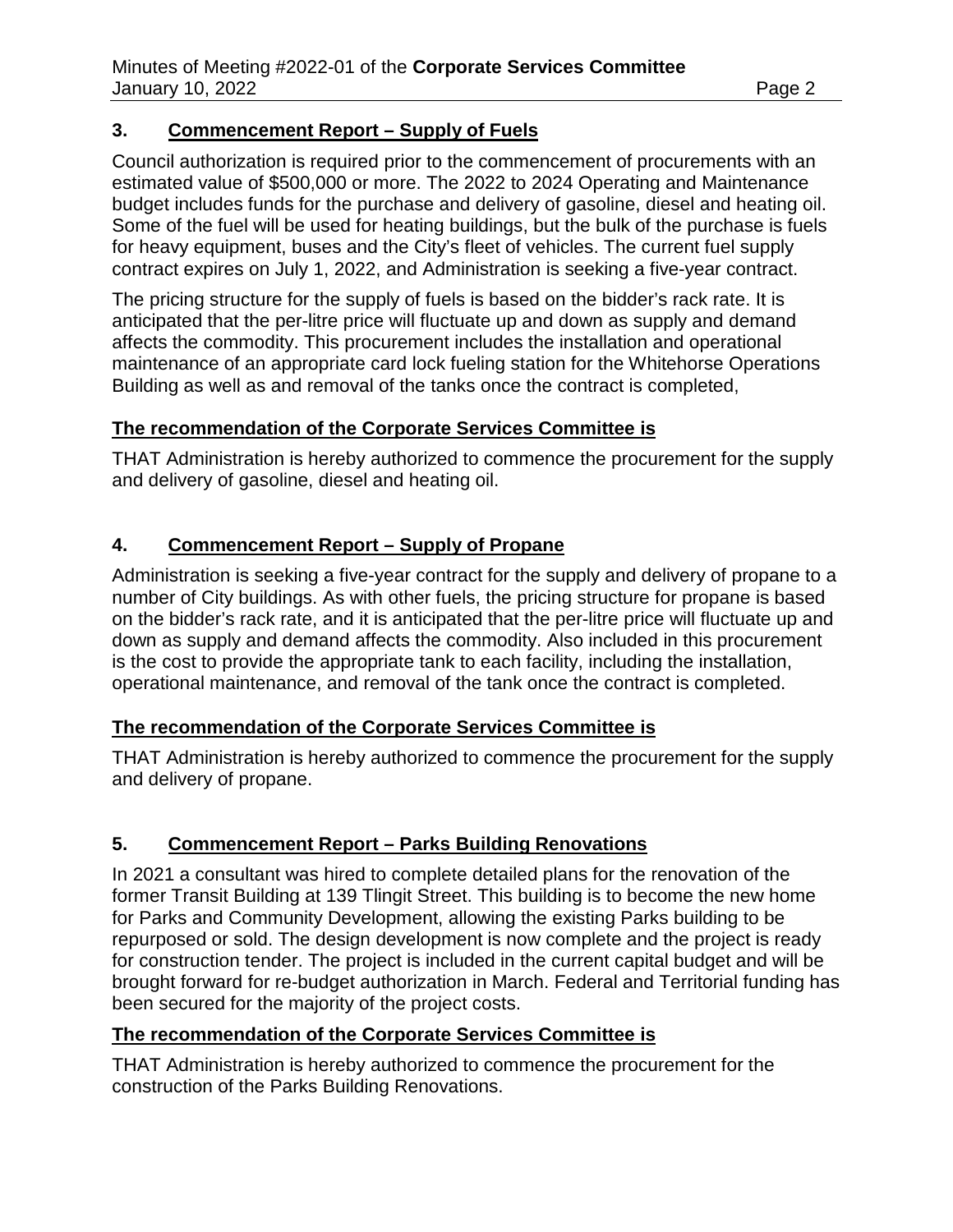#### **6. Commencement Report – Robert Service Campground Building**

In 2021 a consultant was hired to complete detailed plans for the construction of a new Robert Service Campground building. The new facility will ensure that the campground and park service levels are kept to the highest standards, and will allow the City to utilize the park throughout the year for a variety of programs. The design development is now complete and the project is ready for construction tender. The project is included in the current capital budget and will be brought forward for re-budget authorization in March. Federal funding has been secured for the full amount of the project costs.

#### **The recommendation of the Corporate Services Committee is**

THAT Administration is hereby authorized to commence the procurement for the construction of the Robert Service Campground building.

## **7. 2021 Umbrella Grant Bylaw**

Throughout 2021 the City provided grants and donations to a variety of groups and organizations. Some grants were awarded by administration in accordance with established policies. The majority of the grants were awarded by council resolution. This process facilitates the distribution of funds to qualified and approved applicants in a timely manner. The *Municipal Act* requires that grants provided to any person, institution, association or group be authorized by bylaw. Accordingly, an umbrella bylaw is being brought forward to authorize the grants awarded throughout 2021.

## **The recommendation of the Corporate Services Committee is**

THAT Bylaw 2022-04, a bylaw to authorize the allocation of various grants for the year 2021, be brought forward for consideration under the bylaw process.

## **8. Public Input Report – 2022 to 2025 Capital Expenditure Program**

Public input on the 2022-2025 Capital Expenditure Program included eleven emails submitted to the public input email address and six delegations to council.

Ten of the submissions encouraged the City to focus on the development of progressive and inclusive infrastructure to support the climate change emergency and encourage safe active transportation. The submissions requested the inclusion of cyclists in the conceptual and detailed design of infrastructure projects, a clear time line for the completion of the bicycle network plan, completion of the escarpment pathway, increased sidewalk infill in the downtown core, and projects to increase awareness of our bike-friendly City. Some submissions also requested that the maintenance of active transportation infrastructure be given a higher priority.

The proposed budget includes a number of projects with active transportation components. The Snow and Ice Control Policy will be brought forward for review in 2022, and this could lead to further policy or bylaw revisions.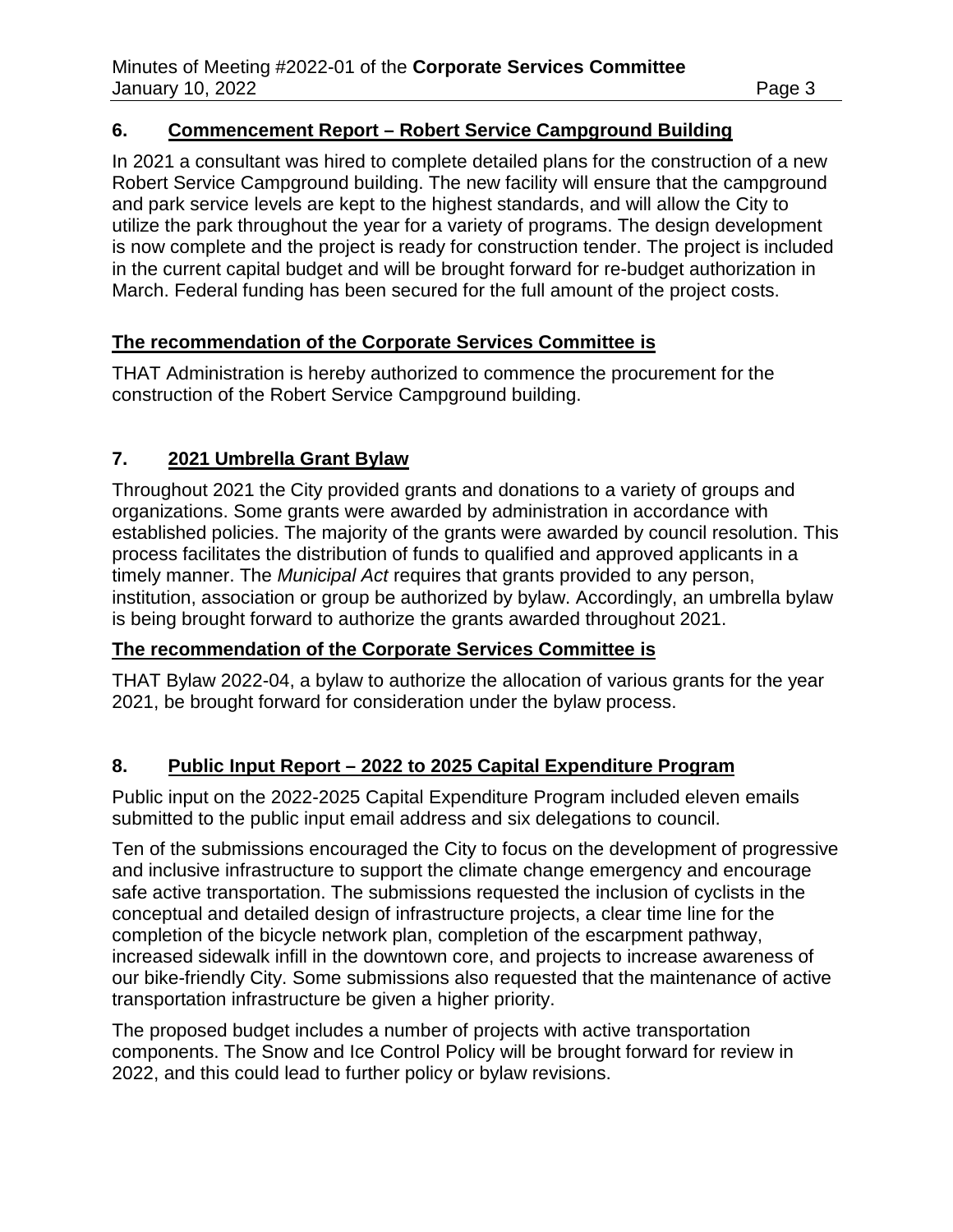Two submissions supported the construction of the new City Hall and transportation hub. One submission questioned why the new City Hall is not being built in a different location to ensure staff in the existing building do not need to relocate until the building is complete. Another submission encouraged advancing the demolition of the Municipal Services Building to allow the land to be available for housing development.

The new City Hall has been designed to repurpose as much of the existing building as possible with a focus on energy upgrades to reduce corporate greenhouse gas emissions. Disruptions to public services will be minimized through communication and optimal placement of public facing services. The risk factors associated with the demolition of the Municipal Services Building are currently being assessed, and potential demolition of the building will follow when more information regarding the condition of the property is known.

A number of other suggestions were made regarding a variety of issues. These will be reviewed by the relevant departments for possible implementation within existing budgets.

#### **The recommendation of the Corporate Services Committee is**

THAT Bylaw 2021-42, a bylaw to adopt the 2022 to 2025 Capital Expenditure Program, be brought forward for second and third reading under the bylaw process.

#### **9. Notice of Motion – Councillor Laking**

TAKE NOTICE THAT I, Councillor Ted Laking, will bring forward at the next regular meeting of Council on January 17, 2022, a motion that reads as follows:

"WHEREAS the City Hall Renovation project was originally approved in 2014 at a cost of \$9.7 million; and

WHEREAS the estimated scope and costs of this project have significantly increased since 2014 and are now at \$26.2 million; and

WHEREAS all of the funding for the project is coming from taxpayers; and

WHEREAS the City of Whitehorse has a fiduciary responsibility to the taxpayers of Whitehorse;

BE IT RESOLVED that administration be directed to halt the City Hall Renovation project and return to Council with options to reduce the estimated costs that include but are not limited to:

- 1. Reductions of scope;
- 2. Cancellation;
- 3. Consideration of different locations such as the Operations Building for the relocation of staff; and
- 4. Plans to contain and prevent future cost increases related to the project."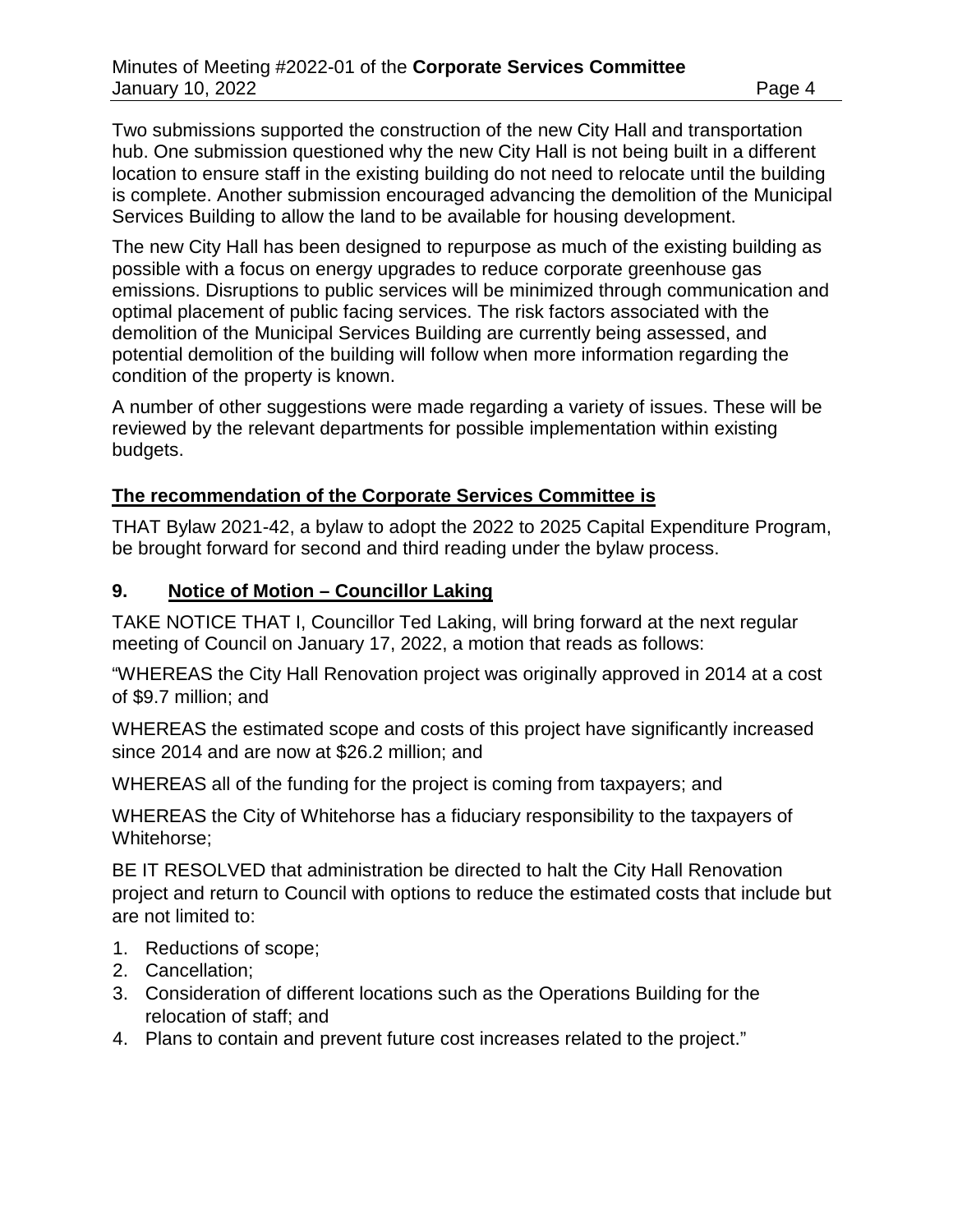

# **Minutes of the meeting of the City Planning Committee**

| <b>Date</b>                                          | <b>January 10, 2022</b>                                                                                                                                                                                                                                                                                                       | 2022-01 |
|------------------------------------------------------|-------------------------------------------------------------------------------------------------------------------------------------------------------------------------------------------------------------------------------------------------------------------------------------------------------------------------------|---------|
| Location                                             | <b>Council Chambers, City Hall</b>                                                                                                                                                                                                                                                                                            |         |
| <b>Committee</b><br><b>Members</b><br><b>Present</b> | Deputy Mayor Dan Boyd - Chair<br>Councillor Ted Laking - Vice Chair<br>Mayor Laura Cabott<br><b>Councillor Kirk Cameron</b><br><b>Councillor Jocelyn Curteanu</b><br><b>Councillor Michelle Friesen</b><br><b>Councillor Mellisa Murray</b>                                                                                   |         |
| <b>Staff</b><br><b>Present</b>                       | Jeff O'Farrell, Interim City Manager<br>Krista Mroz, Acting Director of Community Services<br>Valerie Braga, Director of Corporate Services<br>Mike Gau, Director of Development Services<br>Tracy Allen, Director of Operations<br>Patrick Ross, Manager of Land and Building Services<br>Norma Felker, Assistant City Clerk |         |

Your Worship, the City Planning Committee respectfully submits the following report:

## **1. Proposed Street Re-naming – Whistle Bend Subdivision**

The street-naming convention for Whistle Bend is based on the names of boats and ships that were once active in Yukon, British Columbia, and Alaska. Two of the approved names are Gypsy Queen Lane and Peep Street. In response to concerns raised that these names can be considered inappropriate, a bylaw is being brought forward to rename them. The proposed new names are the next available on the list of vessels that has been used for naming streets and lanes in Whistle Bend. If the renaming bylaw is approved, the corrected names will be used when the lots are sold, as well as in the upcoming Yukon land lottery packages.

#### **The recommendation of the City Planning Committee is**

THAT Bylaw 2022-09, a bylaw to rename two streets in the Whistle Bend Subdivision, be brought forward for consideration under the bylaw process.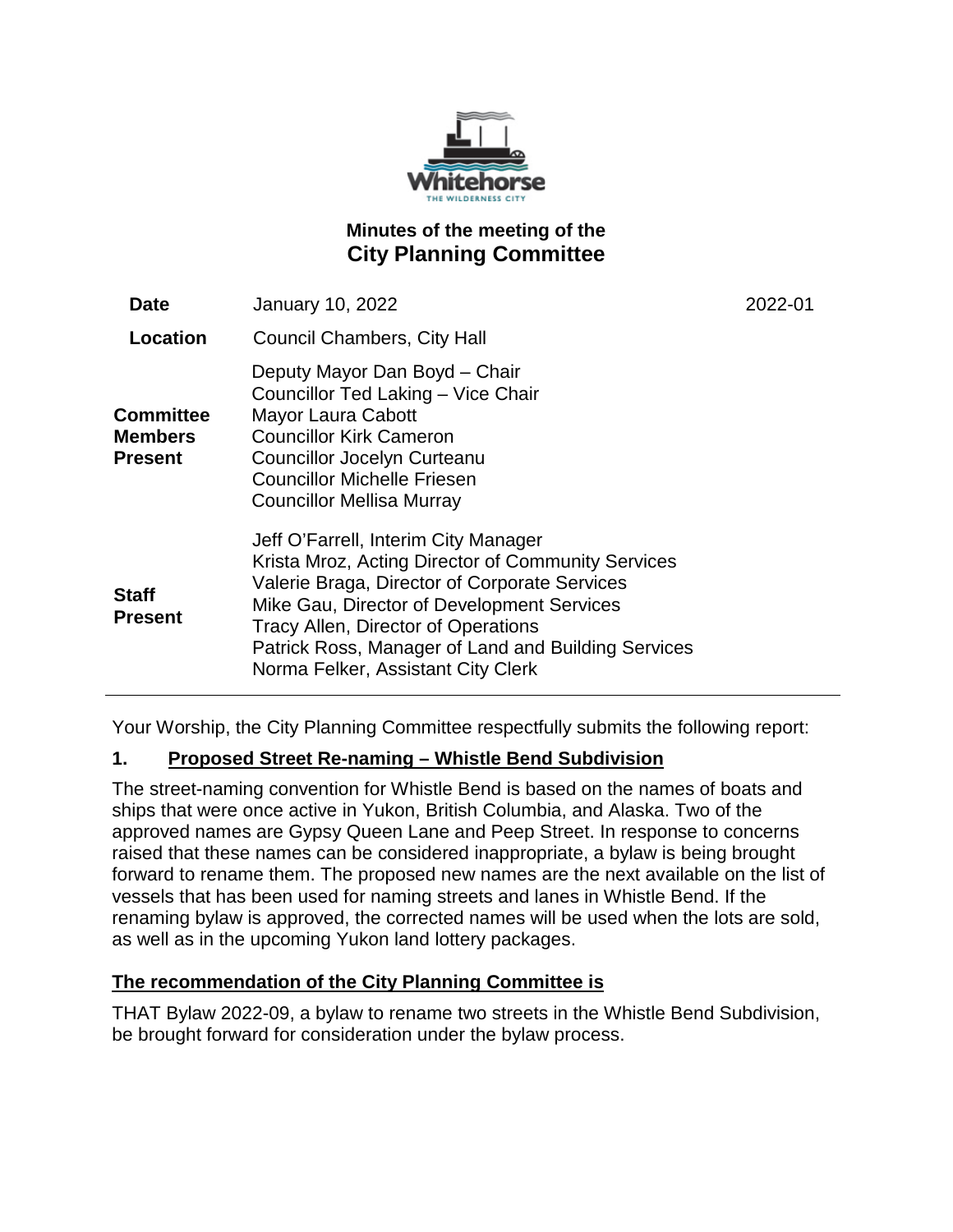

# **Minutes of the meeting of the Development Services Committee**

| Date                                                 | <b>January 10, 2022</b>                                                                                                                                                                                                                                                       | 2022-01 |
|------------------------------------------------------|-------------------------------------------------------------------------------------------------------------------------------------------------------------------------------------------------------------------------------------------------------------------------------|---------|
| <b>Location</b>                                      | <b>Council Chambers, City Hall</b>                                                                                                                                                                                                                                            |         |
| <b>Committee</b><br><b>Members</b><br><b>Present</b> | Councillor Jocelyn Curteanu - Chair<br>Councillor Mellisa Murray - Vice-Chair<br>Mayor Laura Cabott<br>Deputy Mayor Dan Boyd<br><b>Councillor Kirk Cameron</b><br><b>Councillor Michelle Friesen</b><br><b>Councillor Ted Laking</b>                                          |         |
| <b>Staff</b><br><b>Present</b>                       | Jeff O'Farrell, Interim City Manager<br>Krista Mroz, Acting Director of Community Services<br>Valerie Braga, Director of Corporate Services<br>Mike Gau, Director of Development Services<br><b>Tracy Allen, Director of Operations</b><br>Norma Felker, Assistant City Clerk |         |

Your Worship, there is no report from the Development Services Committee.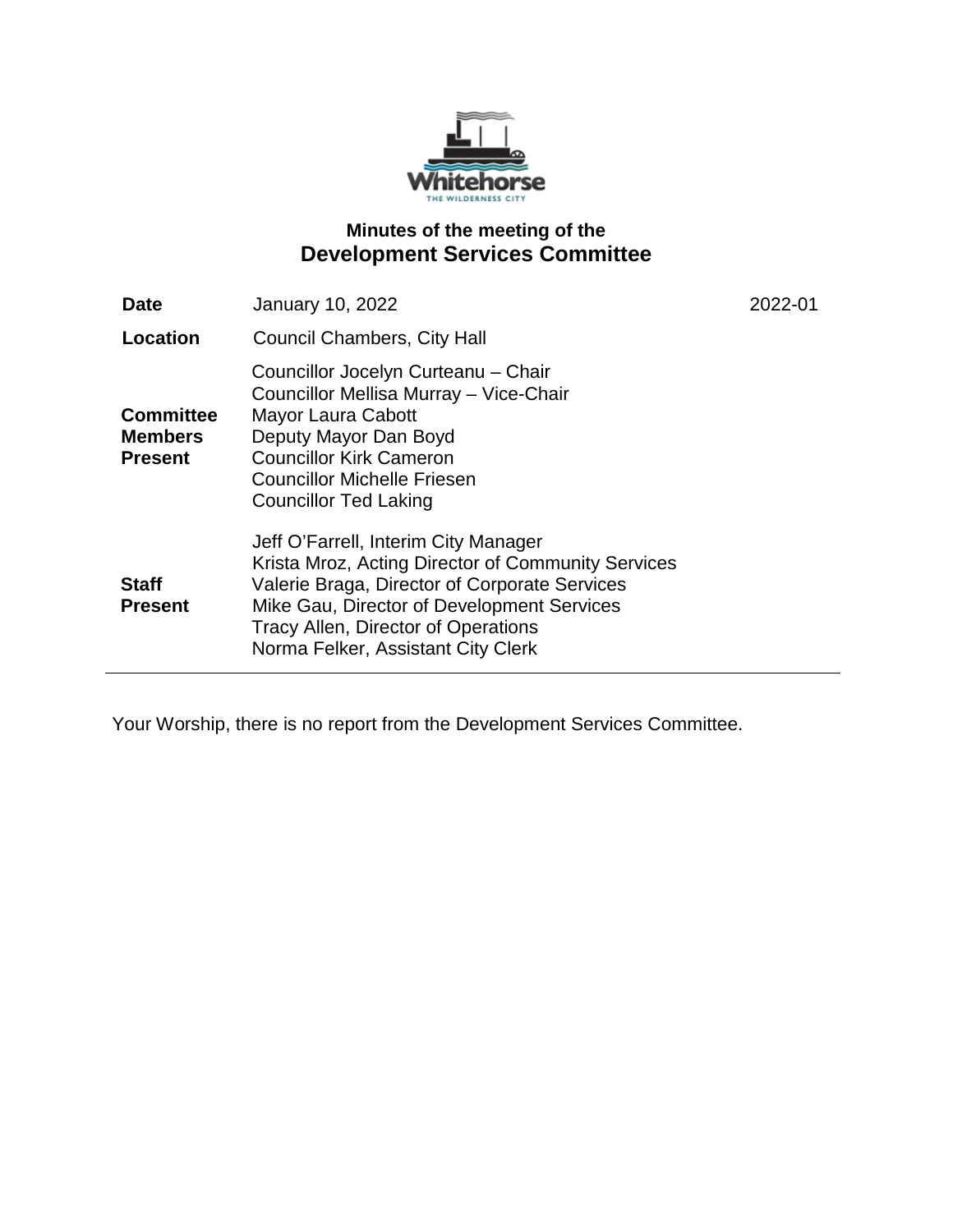

# **Minutes of the meeting of the City Operations Committee**

| <b>Date</b>                                          | <b>January 10, 2022</b>                                                                                                                                                                                                                                                       | 2022-01 |
|------------------------------------------------------|-------------------------------------------------------------------------------------------------------------------------------------------------------------------------------------------------------------------------------------------------------------------------------|---------|
| Location                                             | Council Chambers, City Hall                                                                                                                                                                                                                                                   |         |
| <b>Committee</b><br><b>Members</b><br><b>Present</b> | Councillor Ted Laking - Chair<br>Deputy Mayor Dan Boyd - Vice Chair<br>Mayor Laura Cabott<br><b>Councillor Kirk Cameron</b><br>Councillor Jocelyn Curteanu<br><b>Councillor Michelle Friesen</b><br><b>Councillor Mellisa Murray</b>                                          |         |
| <b>Staff</b><br><b>Present</b>                       | Jeff O'Farrell, Interim City Manager<br>Krista Mroz, Acting Director of Community Services<br>Valerie Braga, Director of Corporate Services<br>Mike Gau, Director of Development Services<br><b>Tracy Allen, Director of Operations</b><br>Norma Felker, Assistant City Clerk |         |

Your Worship, the City Operations Committee respectfully submits the following report:

## **1. Snow Removal Update** – For Information Only

Administration provided an update on the status of snow removal throughout the City following back-to-back heavy snowfalls. Extra shifts have been working in the evenings and on weekends, supplemented by private contractors. Unfortunately, the recent period of extreme cold meant that snow removal had to be suspended due to the risks to both personnel and equipment.

Committee members noted how hard the snow removal crews have been working and thanked them for their efforts.

Committee members expressed concerns about accessibility issues, safety issues with respect to sight lines at intersections due to the height and length of windrows, and the policy of ploughing in front of driveways. Administration was encouraged increase the engagement of the private sector in snow removal.

To facilitate complete and efficient snow clearing, citizens were encouraged to ensure that vehicles are removed from the roadway when signs are posted for planned snow removal.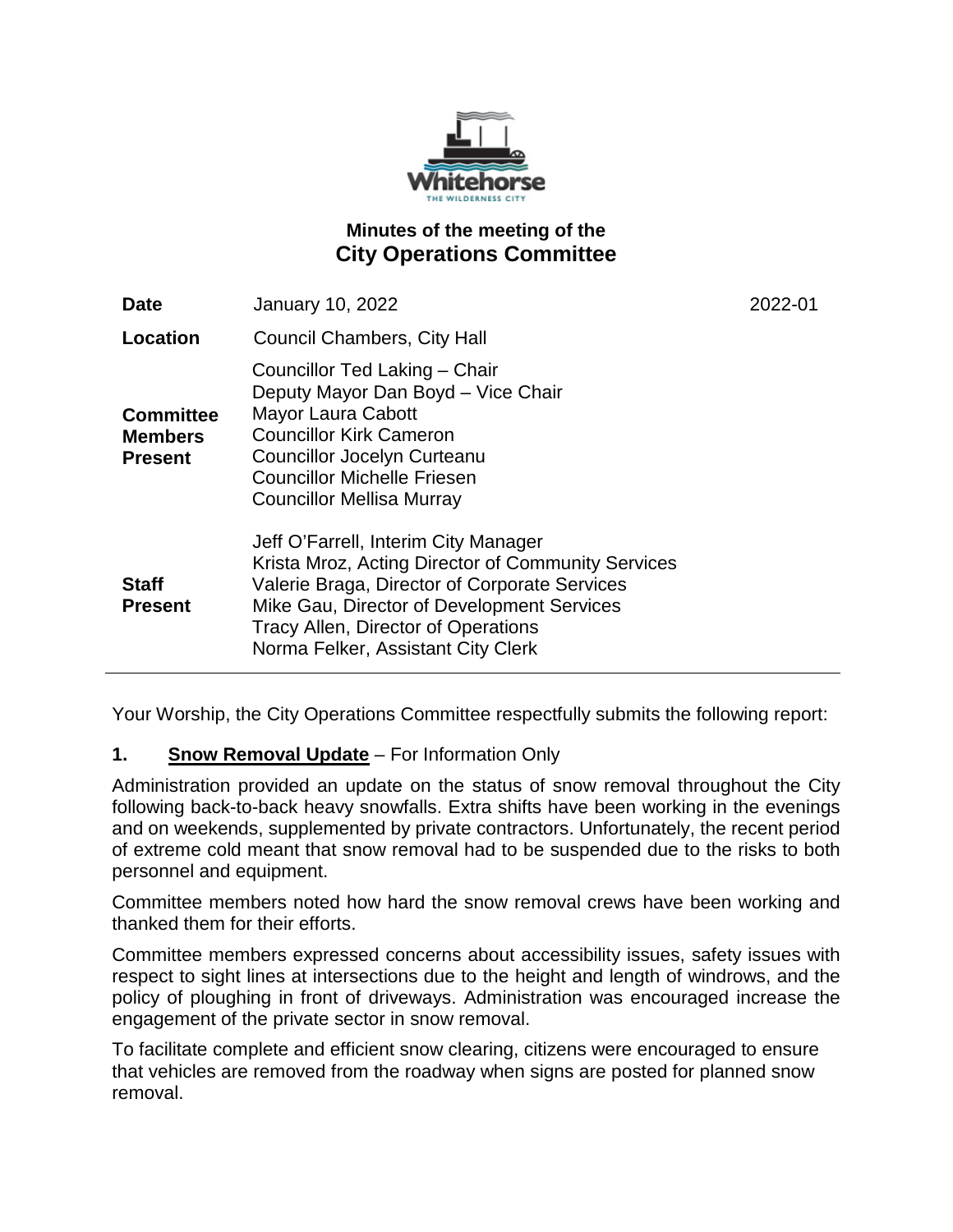

# **Minutes of the meeting of the Community Services Committee**

| Date                                                 | January 10, 2022                                                                                                                                                                                                                                                              | 2022-01 |
|------------------------------------------------------|-------------------------------------------------------------------------------------------------------------------------------------------------------------------------------------------------------------------------------------------------------------------------------|---------|
| Location                                             | <b>Council Chambers, City Hall</b>                                                                                                                                                                                                                                            |         |
| <b>Committee</b><br><b>Members</b><br><b>Present</b> | Councillor Mellisa Murray - Chair<br>Councillor Michelle Friesen - Vice-Chair<br>Mayor Laura Cabott<br>Deputy Mayor Dan Boyd<br><b>Councillor Kirk Cameron</b><br><b>Councillor Jocelyn Curteanu</b><br><b>Councillor Ted Laking</b>                                          |         |
| <b>Staff</b><br><b>Present</b>                       | Jeff O'Farrell, Interim City Manager<br>Krista Mroz, Acting Director of Community Services<br>Valerie Braga, Director of Corporate Services<br>Mike Gau, Director of Development Services<br><b>Tracy Allen, Director of Operations</b><br>Norma Felker, Assistant City Clerk |         |

Your Worship, there is no report from the Community Services Committee.